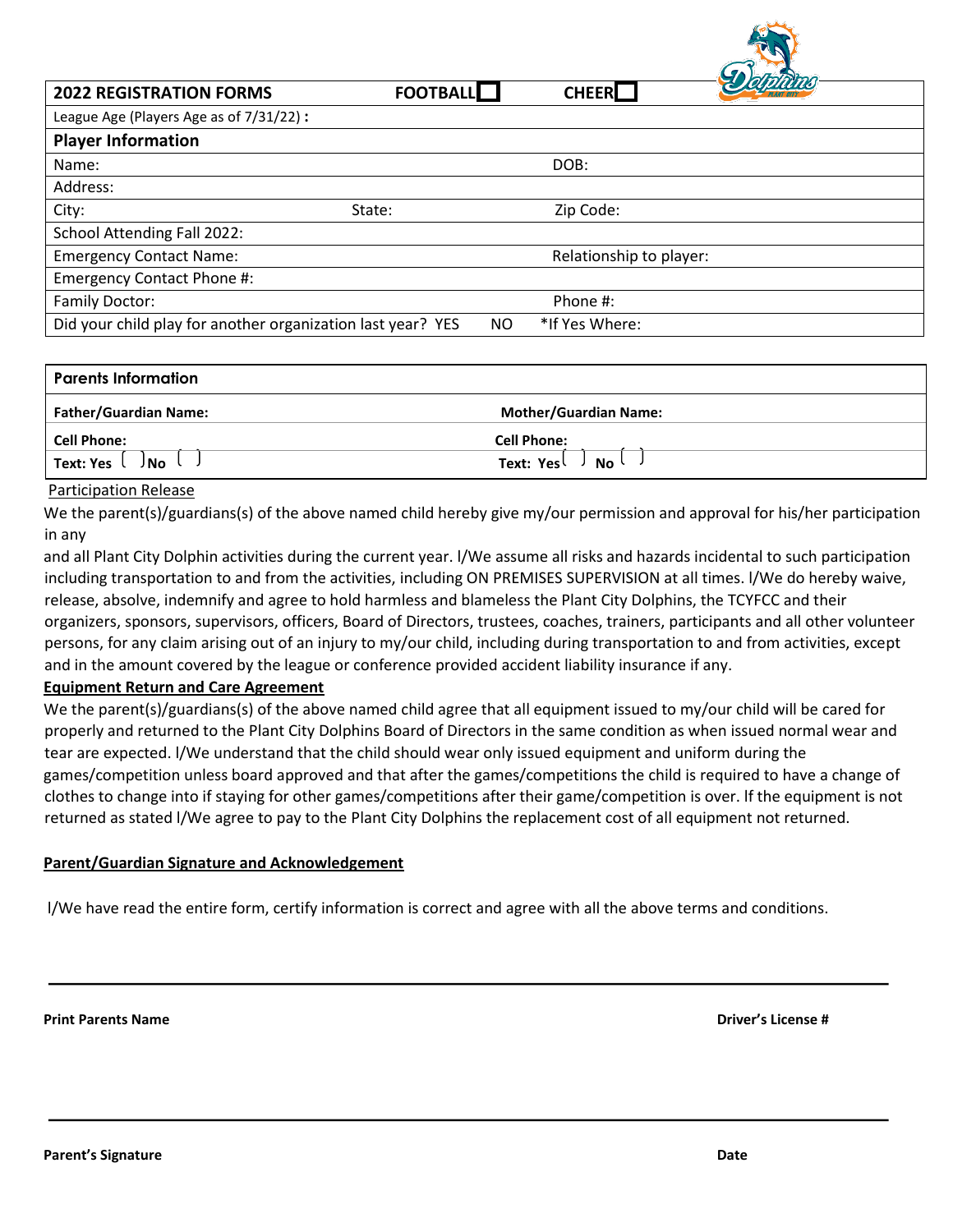# **Football Fees \$325 Include Cheer Fees \$400 Include:**

- Helmet & Shoulder Pad Rental
- GAMEDAY Uniform (Jersey, integrated game pants)
- 1 mouthpiece
- Dri-fit shirt and warm-up shorts
- \$30 City Fee
- Electric for PCD Facilities
- Insurance
- Operation costs
- End-of-the-Season Trophies

- GAMEDAY uniforms
- GAMEDAY bows
- Competition uniform RENTAL
- Competition fees
- Competition music
- Competition shoes
- Cheer bag
- \$30 City Fee
- Electric for PCD Facilities
- **Insurance**
- Operation costs
- End-of-the-Season Trophies

\$150 NON-REFUNDABLE deposit per player is due at sign-ups to hold players spot on the 2022 roster. \*\*Payment schedule for remaining balance:

·\$100 due 4/5

· FINAL payment due 5/5

# **ALL REGISTRATION FEES & REQUIRED PAPERWORK MUST BE SUBMITTED at registration OR THE PLAYER WILL BE PLACED AT THE END OF THE WAITING LIST.**

# **PLANT CITY DOLPHINS YOUTH FOOTBALL & CHEERLEADING LEAGUE REGISTRATION POLICIES/RULES**

To prevent further confusion regarding some of our registration policies/rules, we are now requiring all parents and/or legal guardians to initial each line & sign this form. If you have any questions or do not understand any of the following, please see the one of our board members before signing.

I understand that all registration fees must be paid in full at registration. lf your registration fee is not paid at registration your child will go to the bottom of the waiting list.

<sup>1</sup> understand that all registration deposits are NON-REFUNDABLE AND NON-TRANSFERABLE.

I have completely read the Registration Rules/Policies and understand that by signing this document I fully agree to & accept the terms.

CHILD'S NAME TEAM TEAM AND TEAM AND TEAM AND TEAM AND TEAM AND TEAM AND TEAM AND TEAM AND TEAM AND TEAM AND TEAM

PRINT PARENT NAME

PARENT SIGNATURE **DATE** 

PRINT BOARD MEMBER NAME